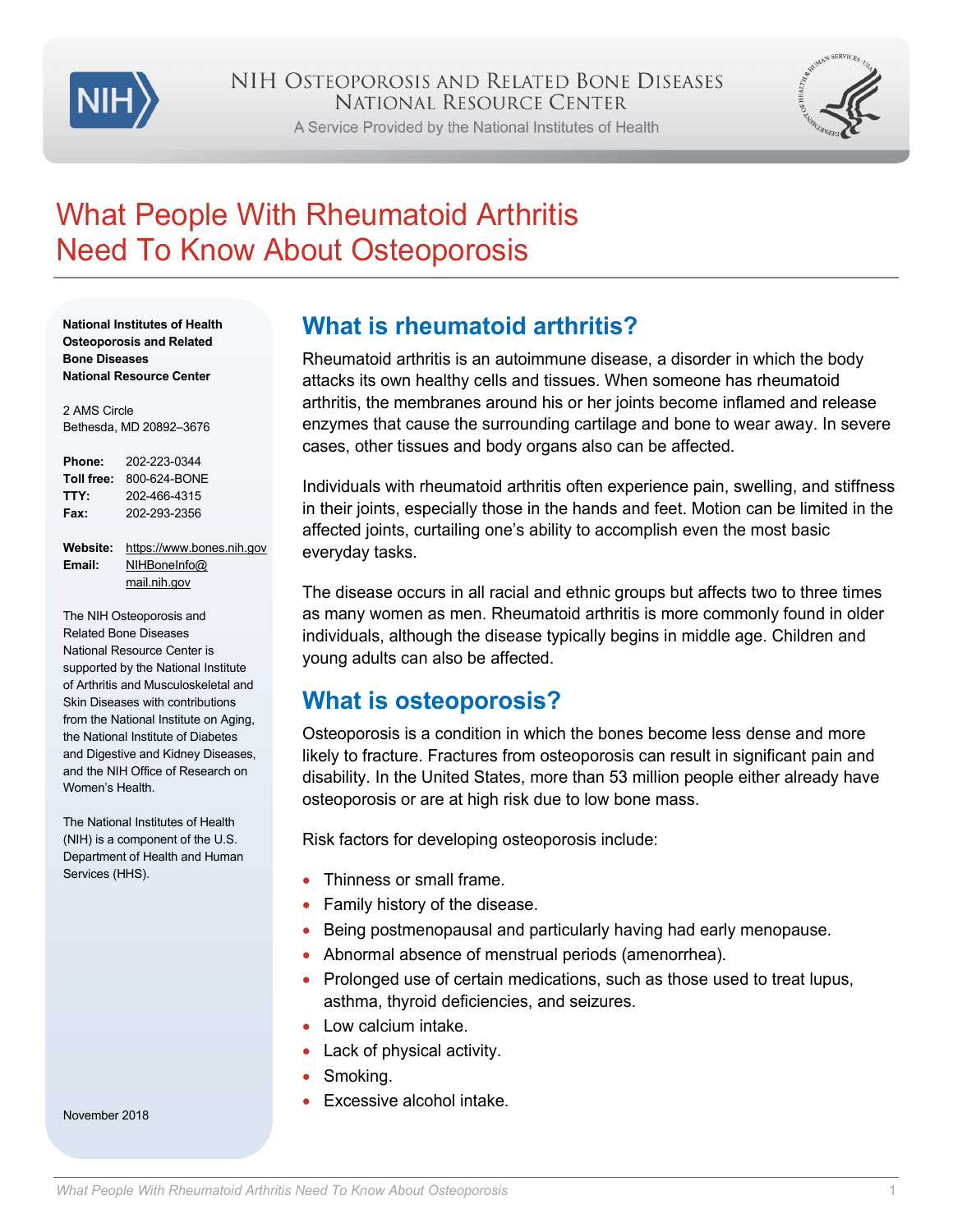• Osteoporosis often can be prevented. It is known as a silent disease because, if undetected, bone loss can progress for many years without symptoms until a fracture occurs. Osteoporosis has been called a childhood disease with old age consequences because building healthy bones in youth helps prevent osteoporosis and fractures later in life. However, it is never too late to adopt new habits for healthy bones.

### **The link between rheumatoid arthritis and osteoporosis**

Studies have found an increased risk of bone loss and fracture in individuals with rheumatoid arthritis. People with rheumatoid arthritis are at increased risk for osteoporosis for many reasons. To begin with, the glucocorticoid medications often prescribed for the treatment of rheumatoid arthritis can trigger significant bone loss. In addition, pain and loss of joint function caused by the disease can result in inactivity, further increasing osteoporosis risk. Studies also show that bone loss in rheumatoid arthritis may occur as a direct result of the disease. The bone loss is most pronounced in areas immediately surrounding the affected joints. Of concern is the fact that women, a group already at increased risk for osteoporosis, are more likely than men to have rheumatoid arthritis as well.

### **Osteoporosis management strategies**

Strategies for preventing and treating osteoporosis in people with rheumatoid arthritis are not significantly different from the strategies for those who do not have the disease.

**Nutrition.** A well-balanced diet rich in calcium and vitamin D is important for healthy bones. Good sources of calcium include low-fat dairy products; dark green, leafy vegetables; and calcium-fortified foods and beverages. Supplements can help ensure that you get adequate amounts of calcium each day, especially in people with a proven milk allergy. The Institute of Medicine recommends a daily calcium intake of 1,000 mg (milligrams) for men and women up to age 50. Women over age 50 and men over age 70 should increase their intake to 1,200 mg daily.

Vitamin D plays an important role in calcium absorption and bone health. Food sources of vitamin D include egg yolks, saltwater fish, and liver. Many people, especially those who are older, may need vitamin D supplements to achieve the recommended intake of 600 to 800 IU (International Units) each day.

**Exercise.** Like muscle, bone is living tissue that responds to exercise by becoming stronger. The best activities for your bones are weight-bearing and resistance exercises. Weight-bearing exercises force you to work against gravity. They include walking, climbing stairs, and dancing. Resistance exercises – such as lifting weights – can also strengthen bones.

Exercising can be challenging for people with rheumatoid arthritis, and it needs to be balanced with rest when the disease is active. However, regular exercise, such as walking, can help prevent bone loss and, by enhancing balance and flexibility, can reduce the likelihood of falling and breaking a bone. Exercise is also important for preserving joint mobility.

**Healthy lifestyle.** Smoking is bad for bones as well as the heart and lungs. Women who smoke tend to go through menopause earlier, resulting in earlier reduction in levels of the bone-preserving hormone estrogen and triggering earlier bone loss. In addition, people who smoke may absorb less calcium from their diets. Alcohol also can have a negative effect on bone health.

**Bone density test.** A bone mineral density (BMD) test measures bone density in various parts of the body. This safe and painless test can detect osteoporosis before a fracture occurs and can predict a person's chances of fracturing in the future. The BMD test can help determine whether medication should be considered. People with rheumatoid arthritis, particularly those who have been receiving glucocorticoid therapy, should talk to their doctor about whether a BMD test is appropriate.

**Medication.** Like rheumatoid arthritis, osteoporosis has no cure. However, medications are available to prevent and treat osteoporosis, including bisphosphonates; calcitonin; estrogen (hormone therapy); estrogen agonists/antagonists (also called selective estrogen receptor modulators or SERMs);